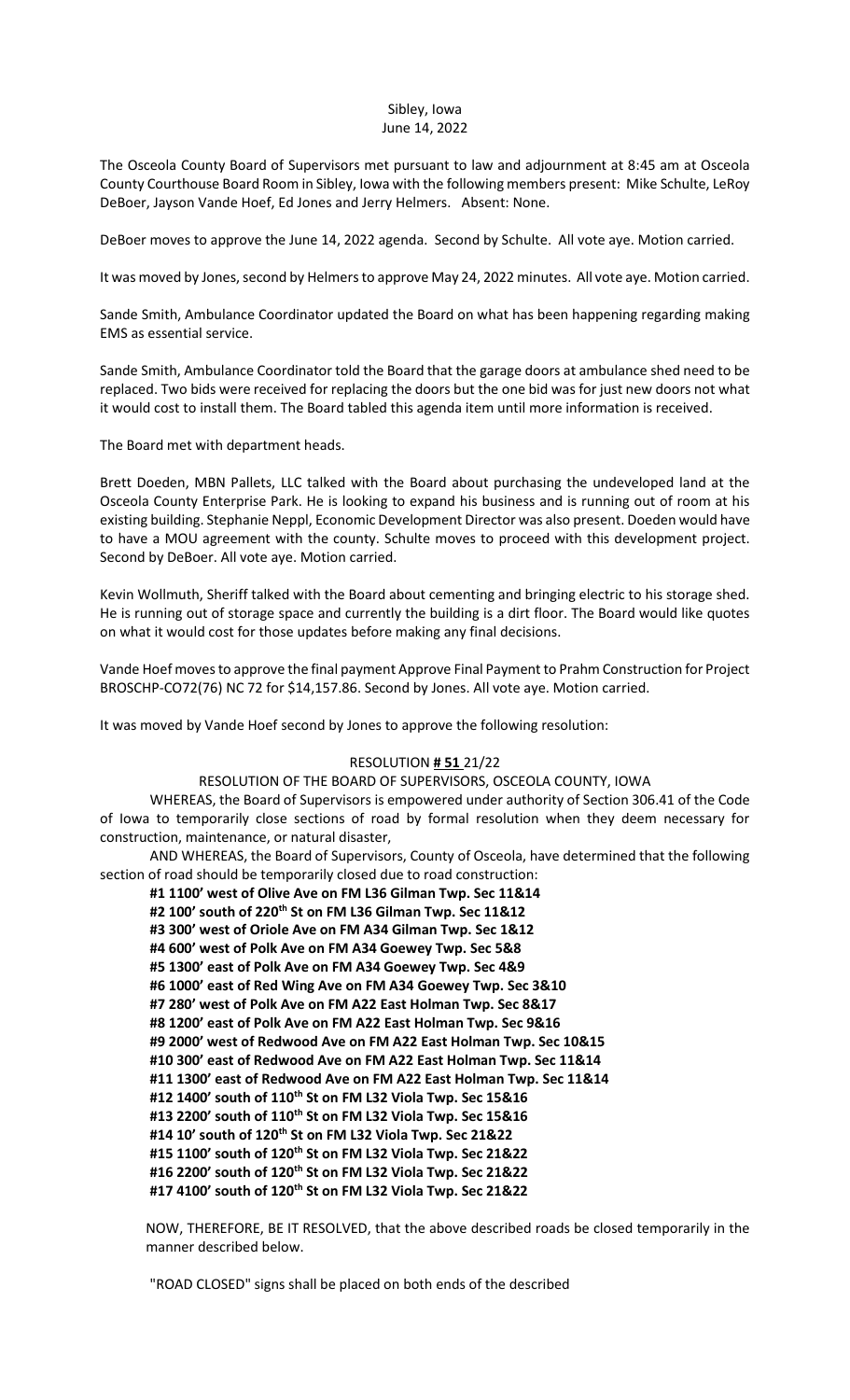segment of road, and they shall remain in place until the construction is completed. Roll Call Vote: Ayes- Jones, Schulte, DeBoer, Vande Hoef, Helmers. Nays-None. Motion carried.

Keith Brann, Engineer visited with Board about changing the permit forms he uses in his office. He suggested changing it from a bond fee to a permit fee. He will talk to the County Attorney to start the process to change the forms.

It was moved Jones, second by Schulte to approve the following resolution:

### **Osceola County Resolution #52-21/22**

# **Resolution and Order for Program of Weed Destruction**

All property owners are hereby notified that on June 14, 2022, the Board of Supervisors of Osceola County, Iowa adopted a program of weed destruction, pursuant to Iowa Code Chapter 317 (2021). Said program of weed destruction requires:

- 1. That each owner and each person in possession or control of any real estate in Osceola County, Iowa shall cut, burn (pursuant to a valid permit should said property be in a Right of Way) or otherwise destroy all noxious weeds thereon in such manner as will control and prevent such weeds from blooming or coming to maturity as required by Iowa Code 317.10. Noxious weeds shall be cut, burned, or otherwise destroyed as often thereafter as necessary to prevent seed production.
- 2. That each owner and/or each person in possession or control of any real estate including Right of Way, in Osceola County, Iowa, which is infested with noxious weeds as referenced above, shall adopt a summer program of weed destruction prescribed by the County Weed Commissioner, which in five (5) years may be expected to destroy, and will immediately bring under control, such infestation of said noxious weeds.
- 3. That each owner and/or person in possession or control of any real estate and/or Right of Way in Osceola County, Iowa, shall keep said real estate free from any growth of any weeds, as shall render the streets or highways adjoining said real estate unsafe for public travel. Also, the first mowing of one full swath along the edge of each public roadway shall take place by July 15 of each year. In addition, one additional full swath along the edge and/or shoulder of each public roadway shall be mowed by Nov. 1 of each year. These are minimum guidelines for weed control and destruction, however, owners and/or persons in possession or control of real estate subject to this Resolution are hereby notified and reminded that weather and other conditions may cause weeds to grow to maturity several weeks in advance of typical maturity time frames, which may necessitate earlier, and more intensive, control measures.
- 4. If any owner and/or persons in possession or control of any real estate in Osceola County, Iowa fails to comply with the foregoing Resolution, the County Commissioner shall cause the requirements of said Resolution to be properly carried out, and the expenses of said work, including costs, serving notice of violation and said costs, as well as other costs, may, in the discretion of the Board of Supervisors, be assessed against the land and owners thereof. In Addition, the Weed Commissioner may, in his/her discretion, levy a fine of \$10.00 per day, for up to ten (10) days, against the owner and/or possessor of said land.
- 5. To the extent that this Resolution is silent or inconclusive regarding the application and execution of the above-described program of weed destruction, Iowa Code Chapter 317 (2017), shall, to the extent permitted by law, inform and control the resolution of any question relating to said weed destruction. Specifically, all owners and/or persons in possession or control of any real estate in Osceola County, Iowa, are notified that any and all weed species listed in Iowa Code 317.1A are subject to this Resolution, as well as any additional weed species designated by the Secretary of Agriculture as permitted by Iowa Code 317.17.
- 6. That upon passage of this Resolution, the County Auditor is and hereby shall be directed to cause notice of the making, passage, and entry of the foregoing Resolution to be published in the official papers of the County. Hereinafter, the Weed Commissioner and/or his/her designee may, in his/her discretion, cause notice to be published in said papers regarding imminent applications of weed control chemicals.

# **PLEASE TAKE NOTICE AND GOVERN YOUR ACTIONS ACCORDINGLY OSCEOLA COUNTY BOARD OF SUPERVISORS**

Roll call vote: Aye: - Jones, Schulte, DeBoer, Vande Hoef, Helmers. Nay- None.

 Motion carried. THEREFORE, the above foregoing resolution was approved and adopted by the Board of Supervisors of Osceola County, Iowa on June 14, 2022.

The sidewalk in front of the north courthouse doors needs to be replaced. Schulte moves to replace the sidewalk in front of the north courthouse doors. Second by Vande Hoef. All vote aye. Motion carried.